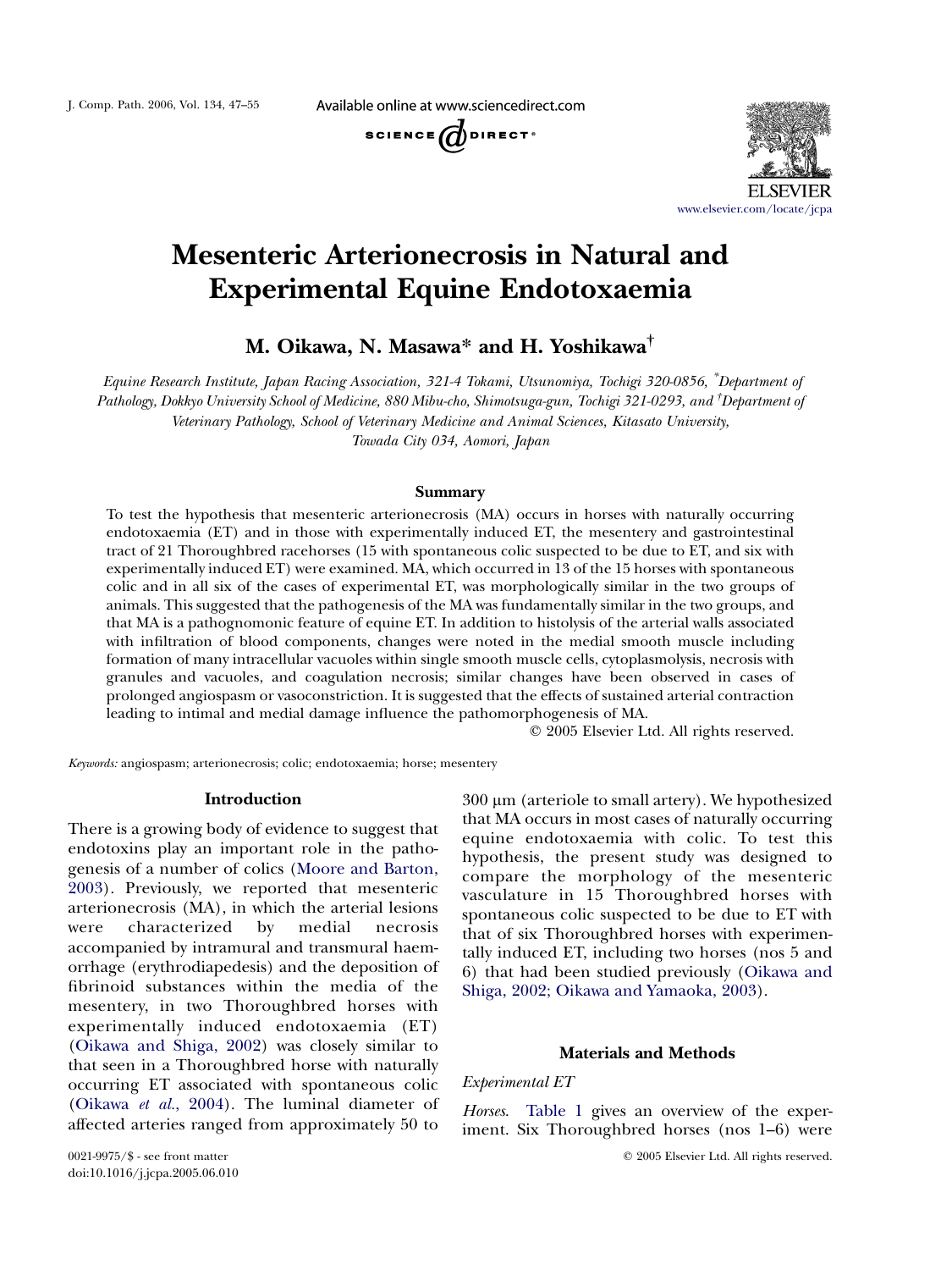<span id="page-1-0"></span>

| Horse no. | Age (years) | Sex    | Experimental group | Endotoxin (LPS)<br>$dosage$ ( $\mu$ g/kg) | Fate of animal      |
|-----------|-------------|--------|--------------------|-------------------------------------------|---------------------|
|           |             | Male   |                    | 10                                        | $Killed^{\dagger}$  |
| 2         |             | Male   |                    | 10                                        | $Killed^{\dagger}$  |
| 3         |             | Male   | в                  | 20                                        | Died <sup>1</sup>   |
| 4         |             | Female | В                  | 20                                        | $Died^{\ddagger}$   |
| 5         |             | Male   |                    | $10+10^*$                                 | Killed <sup>1</sup> |
| 6         | b.          | Male   |                    | $10+10^*$                                 | Killed <sup>1</sup> |
|           |             | Male   | Control            | None                                      | Killed <sup>§</sup> |
| 8         |             | Male   | Control            | None                                      | Killed <sup>8</sup> |

Table 1 Production of experimental endotoxaemia by LPS administered intravenously

\*Two doses administered, 24 h apart.

†At 24 h after LPS injection.

‡ Horses 3 and 4 died 13 and 20 h after LPS injection, respectively.

¶ At 24 h after the second LPS injection.

§Killed 24 h after a second intravenous injection of saline.

used for the experimental induction of ET. These horses had been withdrawn from training because of locomotor disorders, and despite repeated treatment had failed to return to good health. It was, therefore, decided that they had no chance of recovery. As controls for evaluating the significance of any morphological changes seen in the test animals, two healthy age-matched Thoroughbred horses (7 and 8), which had been withdrawn from racing because of poor performance, were used.

Experimental design. An endotoxin derived from Escherichia coli O26 lipopolysaccharide (LPS; Difco Laboratories, Detroit, Michigan, USA) was injected into a jugular vein in each of horses 1–6 (Table 1). The LPS was given as an abrupt bolus infusion (i.e., an intravenous injection lasting no more than 20 sec of a dose high enough to obtain noticeable effects) at  $10 \mu g/kg$  to two horses (Group A; 1 and 2) and at 20  $\mu$ g/kg to two other horses (Group B; 3) and 4). Two horses (Group C; 5 and 6) used in our previous studies ([Oikawa and Shiga, 2002; Oikawa](#page-8-0) [and Yamaoka, 2003\)](#page-8-0) had also received an abrupt bolus infusion  $(10 \mu g/kg)$  on two occasions 24 h apart). Two control horses (7 and 8) were given an injection of 20 ml of pyrogen-free sterile isotonic saline into the left jugular vein on two occasions 24 h apart. All animals were given food and water ad libitum during the entire experimental period, and after the injections were allowed unrestrained movement. Clinical, haematological and blood biochemical examinations (see below) were carried out frequently during the experiment. The animals were killed (Table 1) by the intravenous injection of sodium pentobarbital (30 mg/kg) as follows: 24 h after a single injection of LPS (horses 1 and 2); 24 h after the second of two injections of LPS (horses 5 and 6); 24 h after the second of two injections of saline (horses 7 and 8 [controls]). Horses 3 and 4 died 13 and 20 h after a single LPS injection, respectively. The experiments conformed to the guidelines for care and use of research animals of the Japanese Association for Experimental Animals and were approved by the Animal Care and Use Committee of the Equine Research Institute.

## Spontaneous Colic Suspected to be Due to ET

Horses. Fifteen Thoroughbred horses (nos 9–23) with spontaneous colic [\(Table 2](#page-2-0)) consisted of seven (12–14, 16, 18, 20, 23) with acute gastrointestinal tract rupture (GTR), four (17, 19, 21, 22) with small-intestinal strangulating obstruction (SIO), three (9–11) with colitis associated with acute abdominal pain, and one (15) with intussusception of the small intestine (IS), as discovered during laparotomy or at necropsy. Nine horses (12, 14–21) died naturally and six (9–11, 13, 22, 23) were subjected to euthanasia.

Clinical, haematological and blood biochemical examination. As in the animals with experimental ET (see above), to evaluate the degree of disease severity (Thoefner et al[., 2000; Moore and Barton, 2003](#page-8-0)), heart rate, rectal temperature and total white blood cell count (WBC) were measured at multiple points throughout the disease process.

Determination of blood endotoxin concentration. At the time of necropsy, this was measured in horses 14, 18 and 21 by an endotoxin-specific chromogenic test (ES test; Seikagaku Kogyo, Tokyo), described previously ([Oikawa](#page-8-0) et al., 2004).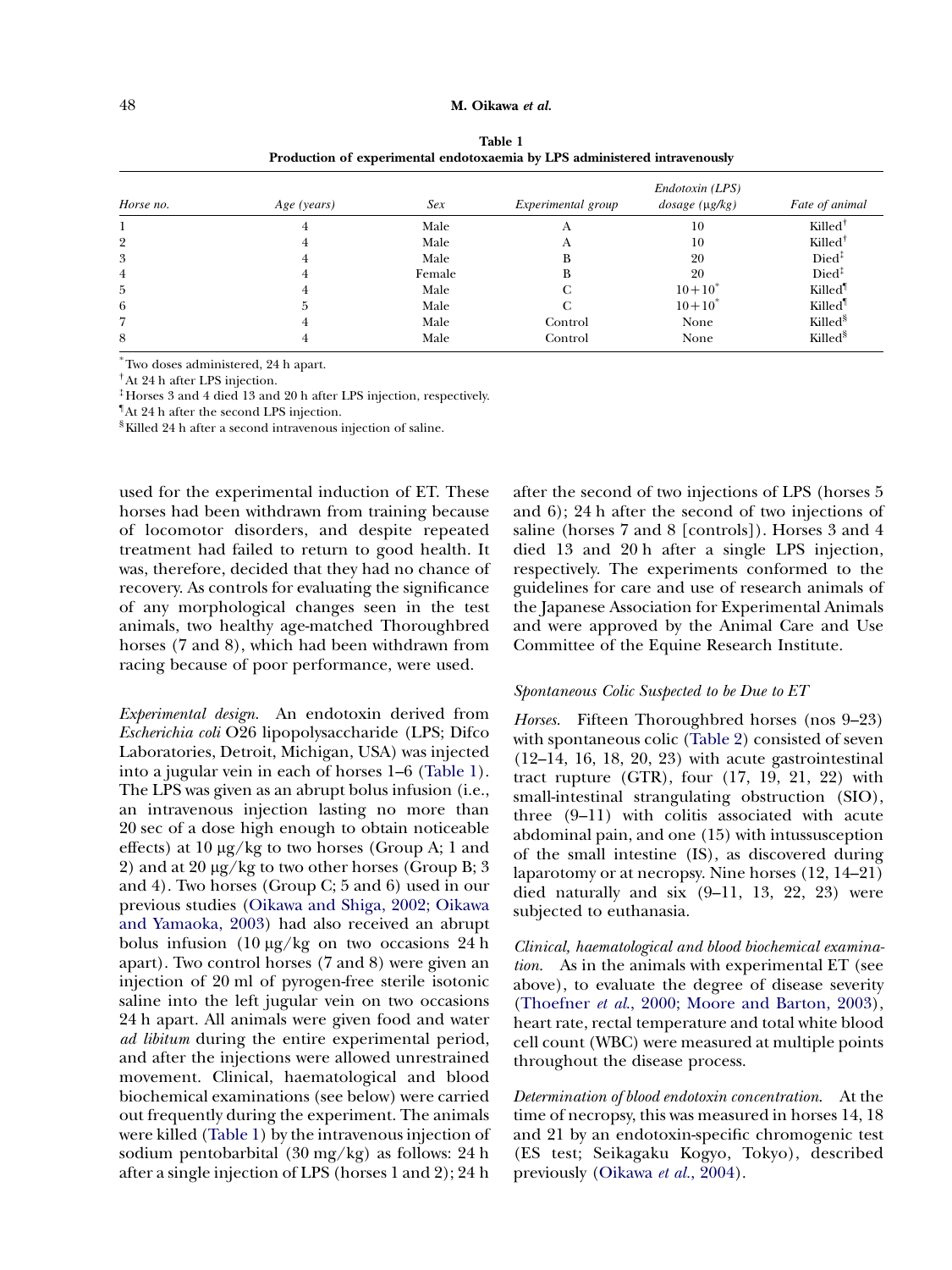<span id="page-2-0"></span>

| Details of 15 horses with spontaneous colic |                |     |                              |                                |                                          |                       |                                   |                               |            |                     |
|---------------------------------------------|----------------|-----|------------------------------|--------------------------------|------------------------------------------|-----------------------|-----------------------------------|-------------------------------|------------|---------------------|
| Horse no.                                   | Age<br>(years) | Sex | Duration<br>$of$ colic $(h)$ | Heart rate<br>$(\textit{min})$ | Rectal<br>tempera-<br>ture $(^{\circ}C)$ | WBC<br>$count(\mu l)$ | Endotoxin<br>in plasma<br>(pg/ml) | Killed $(K)$<br>or died $(D)$ | Diagnosis  | Peritoneal<br>fluid |
| 9                                           | 3              | F   | 29                           | 90                             | 40.5                                     | 2100                  |                                   | K                             | Colitis    | Yellow              |
| $10^*$                                      | 3              | М   | 48                           | 86                             | 40.0                                     | 15800                 |                                   | K                             | Colitis    | Turbid              |
| $11^*$                                      | 3              | M   | 58                           | 41                             | 38.2                                     | 3500                  |                                   | K                             | Colitis    | Turbid              |
| 12                                          | 3              | M   | 36                           | 52                             | 37.6                                     | 5500                  |                                   | D                             | <b>GTR</b> | G C                 |
| 13                                          |                | M   | 34                           | 78                             | 37.4                                     | 2800                  |                                   | $\rm K$                       | <b>GTR</b> | G <sub>C</sub>      |
| 14                                          | 3              | F   | 8                            | 60                             | 37.0                                     | 2400                  | 797.7                             | D                             | <b>GTR</b> | GC                  |
| 15                                          | 17             | F   | 10                           | 80                             | 37.6                                     | 4900                  |                                   | D                             | <b>IS</b>  | S                   |
| 16                                          | 14             | G   | 12                           | 120                            | 40.3                                     |                       |                                   | D                             | <b>GTR</b> | GC                  |
| 17                                          | 5              | F   | 50                           | 136                            | 39.6                                     | 18500                 |                                   | D                             | <b>SIO</b> | S                   |
| 18                                          | 16             | G   | 15                           | 70                             | 39.8                                     |                       | 93.9                              | D                             | <b>GTR</b> | GC                  |
| 19                                          | 11             | G   | 48                           | 120                            | 36.5                                     |                       |                                   | D                             | <b>SIO</b> | S                   |
| 20                                          | 4              | M   | 8                            |                                |                                          |                       |                                   | D                             | <b>GTR</b> | GC                  |
| $21^+$                                      |                | F   | 24                           | 90                             | 40.3                                     | 7300                  | 24.4                              | D                             | <b>SIO</b> | Turbid              |
| 22                                          | 12             | F   | 52                           | 112                            | 36.4                                     | 2200                  |                                   | K                             | <b>SIO</b> | Turbid              |
| $23^{\dagger}$                              | 1              | M   | 24                           |                                |                                          | 26800                 |                                   | K                             | <b>GTR</b> | <b>GC</b>           |

Table 2 Details of 15 horses with spontaneous colic

F, female; M, male; G, gelding; GTR, acute gastrointestinal rupture; SIO, small-intestinal strangulating obstruction; IS, intussusception of the small intestine; GC, leakage of gut contents into peritoneal cavity; S, serosanguinous; –, not done.

\* Horse with septicaemia.

†Translocation of endogeneous bacterial endotoxin into the systemic circulation was suspected.

# Pathological and Ultrastructural Examination

Post-mortem examinations were carried out immediately after death or euthanasia. After macroscopical inspection, samples for histology were collected from the mesentery and intestinal tissue of all horses (1–23). The specimens were immersion-fixed in 10% phosphate-buffered formalin, embedded in paraffin wax, sectioned  $(4 \mu m)$ , and stained with haematoxylin and eosin (HE). Other stains used on selected tissue sections included elastica van Gieson (EVG), Mallory, phosphotungstic acid-haematoxylin (PTAH), periodic acid-Schiff (PAS), colloidal iron, Congo red, alcian blue, and alcian blue (pH 2.5)-periodic acid-Schiff (ABPAS). In addition, transparent specimens of the mesentery were prepared from all horses (1–23) to examine the morphological distribution of vascular lesions under a dissecting microscope, as described previously [\(Oikawa and Shiga, 2002;](#page-8-0) [Oikawa](#page-8-0) et al., 2004). Serial sections of the mesenteric vasculature for light microscopy were made when considered necessary (horses 1, 2, 4, 5, 7, 14, 18, 21). For transmission electron microscopy (TEM), mesenteric arterial tissues (horses 1, 2, 4, 5, 7, 8, 14, 18, 21), fixed initially in 10% phosphatebuffered formalin, were post-fixed in 2.5% glutaraldehyde, and embedded in Epon. The tissue blocks to be examined were taken from mesenteric areas seen under the dissecting microscope to contain small arteries and arterioles with

microaneurysm-like or moniliform morphology. Semi-thin sections of each block (horses 1, 2, 4, 5,  $7, 8, 14, 18, 21$  were stained with  $1\%$  toluidine blue and examined by light microscopy. For TEM, ultrathin sections (60–70 nm) of the block were cut and stained with uranyl acetate and lead citrate, and viewed with a Hitachi H-600 electron microscope.

## Bacteriological Examination

Specimens from gastrointestinal lesions, mesenteric lymph nodes, peripheral blood, peritoneal fluid and major visceral organs were collected aseptically from horses 9–11 with colitis, horse 21 with SIO, and horse 23 with GTR ([Table 3](#page-3-0)). Bacterial culture under aerobic and anaerobic conditions was performed by routine methods as follows. Briefly, pieces of tissue were emulsified and diluted decimally (up to 1 in  $10^9$ ). Each dilution was stored anaerobically (AneroPack; Mitsubishi Gas Chemical, Tokyo) at  $4^{\circ}$ C until cultured at  $37^{\circ}$ C for 48 h, aerobically and anaerobically on Columbia Agar (Nippon Becton Dickinson, Tokyo) supplemented with heparinized horse blood 5%, and aerobically on MacConkey Agar (Nissui Seiyaku, Tokyo). The methods for counting organisms in tissues and fluids and for identification of isolates were those previously described [\(Kreig and](#page-8-0) [Holt, 1984; Barrow and Feltham, 1993\)](#page-8-0).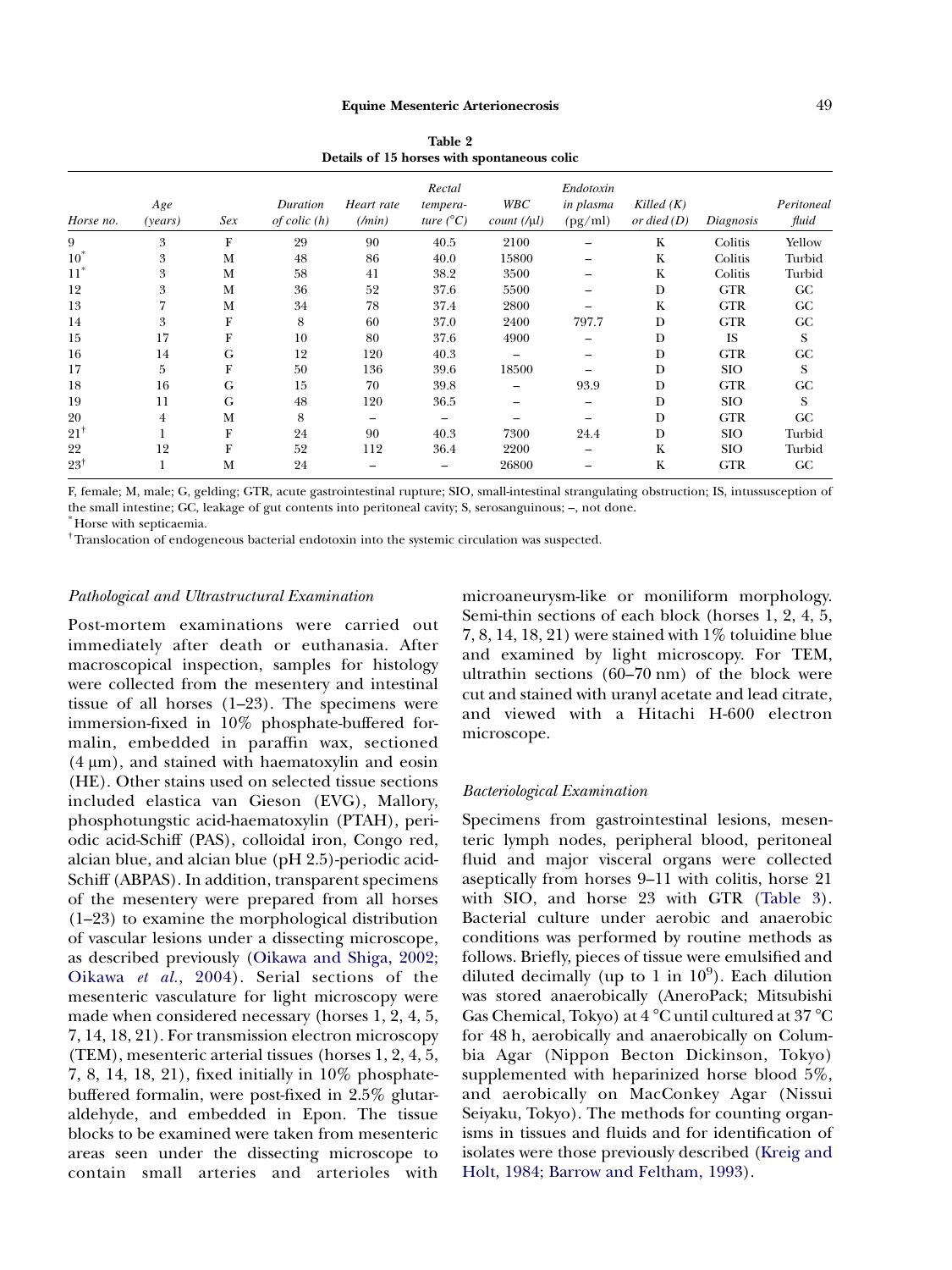Table 3 Bacteriological examination of five horses with spontaneous colic

<span id="page-3-0"></span>

| Horse no. |                           | Colony-forming units (per g or ml) |               |               |               |                                        |  |
|-----------|---------------------------|------------------------------------|---------------|---------------|---------------|----------------------------------------|--|
|           | <i>Tissues</i>            | E. coli                            | <b>GNSAB</b>  | GNB           | <b>GPSAB</b>  | Miscellaneous<br>bacteria <sup>*</sup> |  |
| 9         | Colonic lesions           | $3\times10^7$                      |               |               |               | $2.4\times10^7$                        |  |
| 10        | Colonic lesions           | $3\times10^4$                      | $7\times10^5$ |               |               | $2\times10^4$                          |  |
|           | Liver                     |                                    |               |               |               | $2\times10^2$                          |  |
|           | Spleen                    | $1\times10^2$                      |               |               |               | $7\times10^2$                          |  |
| 11        | <b>Blood</b>              |                                    |               |               |               | $2\times10^6$                          |  |
|           | Lung                      |                                    |               |               |               | $2\times10^6$                          |  |
| 21        | Peritoneal fluid          |                                    | $1\times10^4$ |               |               | $2\times10^2$                          |  |
|           | Strangulated<br>intestine |                                    | $1\times10^8$ | $2\times10^7$ |               | $5\times10^6$                          |  |
|           | Mesenteric<br>lymph node  | $5\times10^3$                      | $2\times10^5$ |               | $5\times10^5$ | $11\times10^4$                         |  |
| 23        | Mesenteric<br>lymph node  | $5\times10^5$                      |               |               |               | $3\times10^4$                          |  |

E. coli, Escherichia coli; GNSAB, Gram-negative strictly anaerobic bacilli; GNB, Gram-negative bacilli; GPSAB, Gram-positive strictly anaerobic bacilli.

\*Corynebacterium sp.; Bacteroides fragilis; Gemella morbillorum; Klebsiella pneumoniae; Pseudomonas aeruginosa; Pasteurella pneumotropica; Enterobacter cloacae; Staphylococcus aureus; Enterobacter aerogenes; Proteus vulgaris; Rhodococcus equi; Citrobacter sp. –, Negative.

# Results

### Clinical Findings

Control group. There were no abnormal findings in the two control horses (7, 8) throughout the experiments.

Experimentally induced ET. All three groups (A, B, C) exhibited qualitatively similar biological responses. After the infusion of LPS, transient diarrhoea was followed by diminution or disappearance of the sounds of intestinal peristalsis, increase in heart rate and respiratory rate, a decrease followed by an increase in rectal temperature, and a significant decrease in WBC and blood glucose (hypoglycaemia), as compared with the values obtained before the injection of LPS.

Spontaneous colic suspected to be due to ET. All 15 horses with spontaneous colic were suspected to have ET on the basis of clinical, microbiological and necropsy findings and peripheral plasma endotoxin concentrations. On admission, leucopaenia or leucocytosis and an increase or decrease in rectal temperature, as well as tachycardia, were evident in most of the horses when they were brought to our equine referral hospital ([Table 2](#page-2-0)).

Blood endotoxin concentration in spontaneous colic cases. The maximum plasma endotoxin concentrations in peripheral blood during the period between the first visit to the equine referral hospital and death were 797.7 pg/ml and 93.9 pg/ml in

horses 14 and 18 with GTR, and 24.4 pg/ml in horse 21 with SIO ([Table 2](#page-2-0)).

# Microbiological Findings

Spontaneous colic suspected to be due to ET. The results of bacterial culture suggested that two horses with colitis (10, 11) had septicaemia, and in two horses with SIO and GTR (21, 23), bacteria were isolated in significant numbers from the mesenteric lymph nodes (Table 3). In these two cases, translocation of endogenous bacterial endotoxin into the systemic circulation ([Berg and](#page-7-0) [Garlington, 1979\)](#page-7-0) was suspected.

# Necropsy Findings

Control group. No gross lesions were observed in the mesentery.

Experimentally induced ET and spontaneous colic suspected to be due to ET. Multiple petechiae and ecchymoses were evident macroscopically in the mesentery of the four horses (3–6) in Groups B and C, and of 13 (10–14, 16–23) of the 15 horses affected by colic, even though no intestinal malpositioning was apparent.

# Microscopical Findings

Control group. Light microscopy showed that the lumen of the mesenteric arteries was distended, and the one-layered endothelium was closely attached to the internal elastic lamina. In the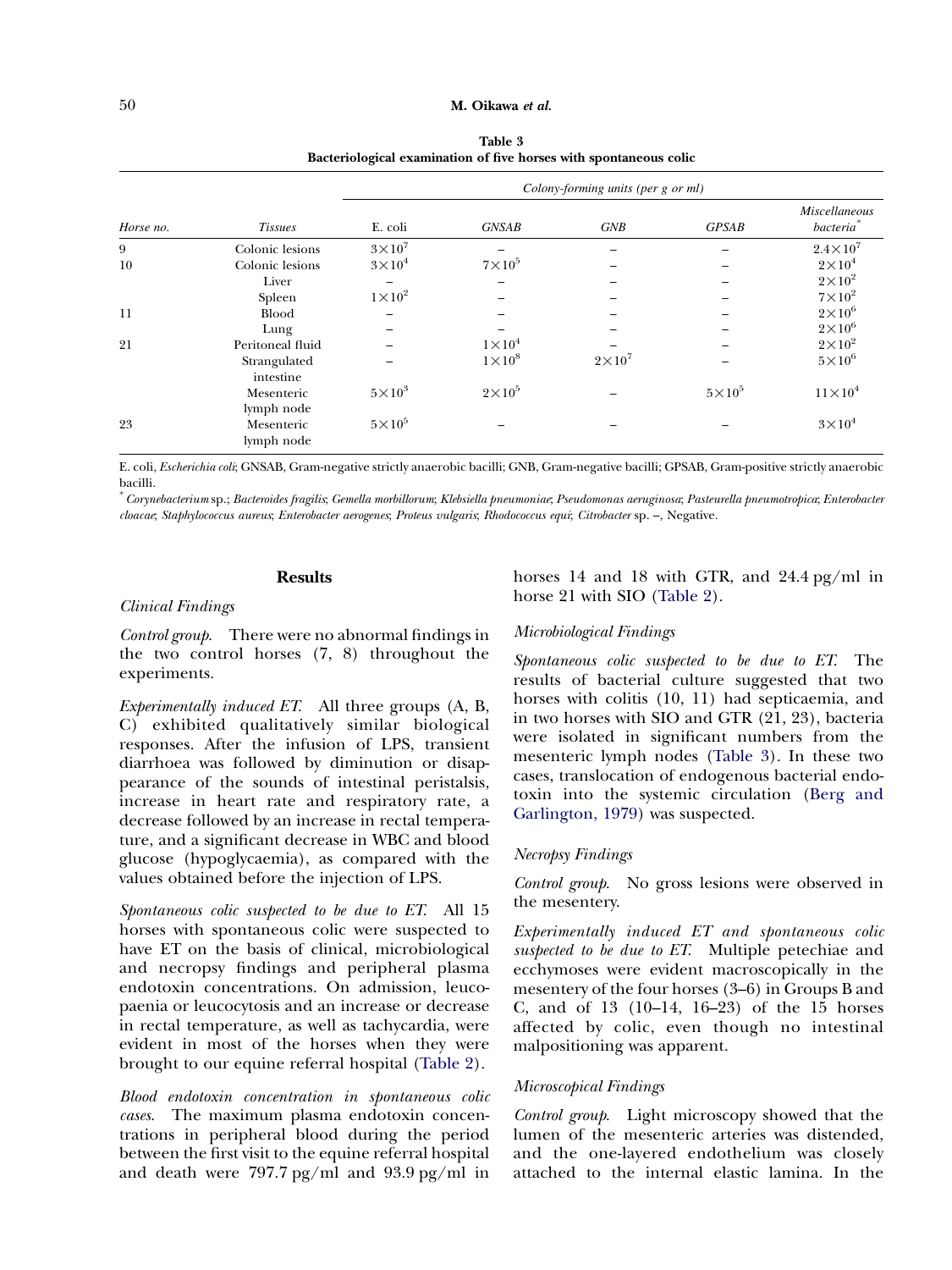<span id="page-4-0"></span>

Fig. 1. Cross-section of a small artery in the mesentery of a control horse (no. 7). The mesenteric artery is distended and the medial smooth muscle cells are uniformly stained with eosin but do not contain intracellular vacuoles. HE.  $\times 50$ .

media, the cytoplasm of the smooth muscle cells was uniformly stained with eosin and did not contain vacuoles (Fig. 1). Electron microscopical examination showed that the medial smooth muscle cells were spindle-shaped with a central nucleus of similar shape. Intracellular vacuole formation was rarely seen (Fig. 2).

Experimentally induced ET and spontaneous colic suspected to be due to ET. Examination of the transparent mesentery with multiple haemorrhage in experimental and spontaneous cases (see above) showed that many small arteries and arterioles had a microaneurysm-like or moniliform appearance, i.e. alternating segments of constriction and



Fig. 2. Electron micrograph of the media of the same artery as that shown in Fig. 1. The medial smooth muscle cells are spindle-shaped with a central nucleus of similar shape. Intracellular vacuoles are not evident. TEM. Bar, 3.4 um.



Fig. 3. Transparent specimen of the mesenteric vasculature observed under a dissecting microscope (horse 18). Arteriole (A) showing microaneurysm-like morphology associated with transmural haemorrhage. Lymphatics (L) show dilatation due to accumulation of lymph fluid. The specimen was prepared by fixation in formalin, dehydration with alcohol, and soaking in methyl salicylate.  $\times 30$ .

dilatation (Fig. 3) [\(Oikawa and Shiga, 2002; Oikawa](#page-8-0) et al.[, 2004](#page-8-0)). The multiple petechiae and ecchymoses evident grossly in the mesentery were derived from transmural haemorrhage (adventitial erythrodiapedesis) of dilated segments in the small arteries or arterioles (Figs 3 and 4). The vascular damage was more severe in the dilated segments of the artery (Fig. 4) than in the constricted segments.



Fig. 4. Cross-section of a small artery in the mesentery (horse 18). Intramural and transmural haemorrhage and disappearance of the medial smooth muscle cells are evident in dilated segments of the artery. These vascular lesions are more marked in the outer than in the inner media. Semi-thin section obtained from tissue embedded in Epon. Toluidin blue stain.  $\times 290$ .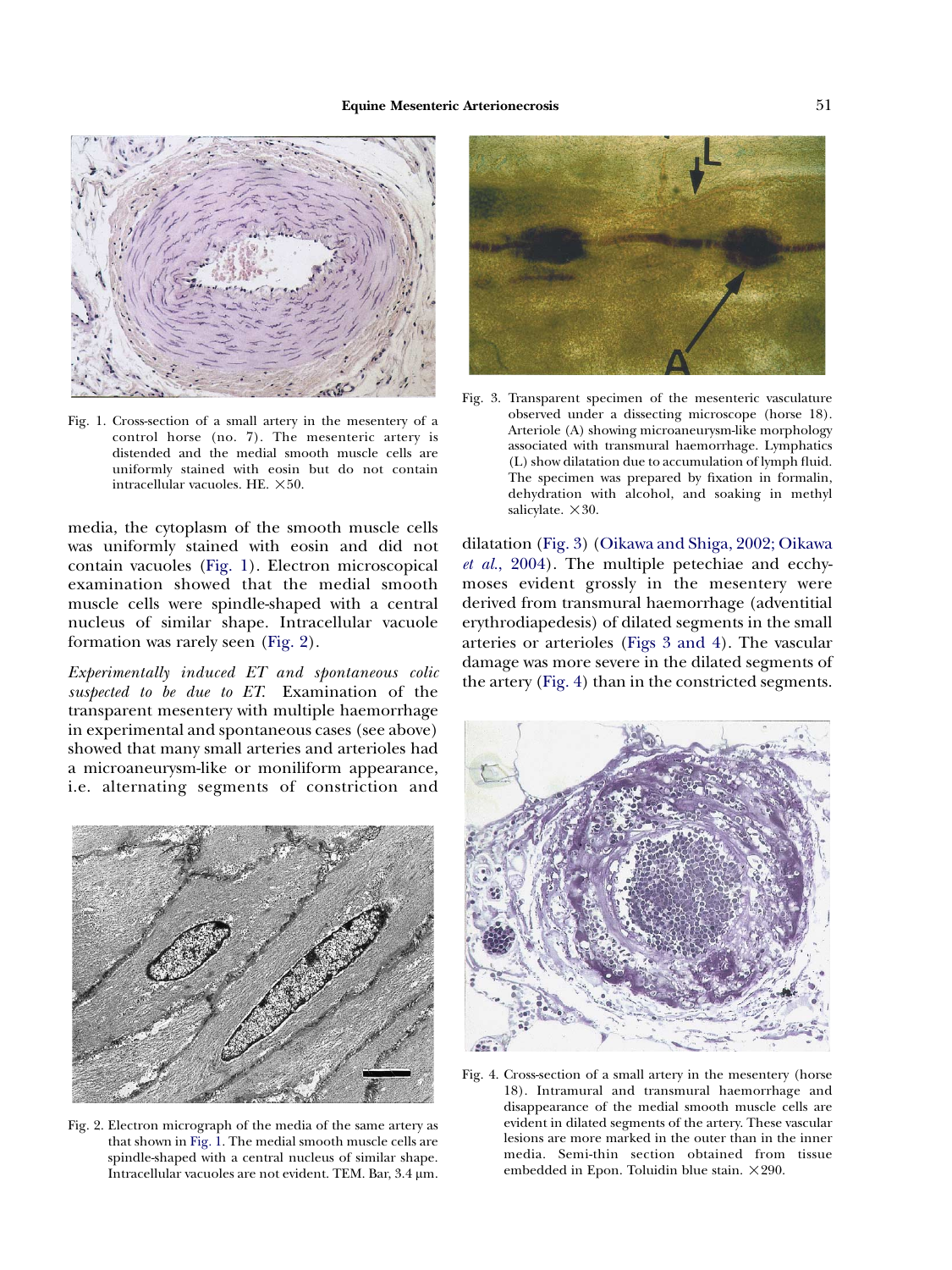<span id="page-5-0"></span>

Fig. 5. Cross-section of an arteriole in the mesentery (horse 14). Intramural and transmural haemorrhage, deposition of fibrinoid substances (arrows) and loss of the medial smooth muscle cells are more marked in the outer than in the inner media. HE.  $\times$ 445.

The common morphology of the mesenteric artery in experimentally induced ET and spontaneous colic suspected to be due to ET included signs of endothelial injury (enlargement of the spaces at intercellular junctions), infiltration of blood components into the subendothelial tissues with deposition of fibrinoid substances, intramural and transmural haemorrhage, and disappearance of the majority of the medial smooth muscle cells. The mesenteric arterial walls were stained yellowish brown with EVG, reddish-purple with PAS, deep red with Mallory and ABPAS stains, and deep blue with PTAH, but there was no apparent staining with colloidal iron, alcian blue or Congo red indicative of deposition of fibrinoid substances or the presence of plasma glycoprotein. MA tended to be more marked in the outer than in the inner media [\(Figs 4 and 5](#page-4-0)). MA, albeit varying in severity, was found in all of the experimental horses (1–6) and in 13 horses (10–14, 16–23) of the 15 affected by spontaneous colic. In the experimental cases, the severity and frequency of occurrence of MA were more marked in the four horses of Groups B and C than in the two horses of Group A (Table 4). In the Group A horses, a few areas of slight MA (partial deposition of fibrinoid material in the arteries or arterioles) were found, but most of the arteries and arterioles possessed narrowed or occluded lumina and numerous intracellular vacuoles close to the nucleus in the medial smooth muscle cells (Fig. 6). TEM of specimens from the Group A horses revealed intracellular vacuoles of various sizes in the medial smooth muscle cells [\(Fig. 7\)](#page-6-0). In the tunica media of vessels affected by MA in Groups B and C and in horses with spontaneous colic, TEM revealed various

Table 4 Distribution of mesenteric arterionecrosis in cases of spontaneous colic and experimental endotoxaemia (ET)

|                      |                             | Number of horses with<br><i>arterionecrosis in</i> |                                    |  |
|----------------------|-----------------------------|----------------------------------------------------|------------------------------------|--|
| Cases                | Number of cases<br>examined | Mesenteric<br>artery                               | Blood vessel in<br>intestinal wall |  |
| Spontaneous<br>colic | 15(3)                       | 13(3)                                              | 7(1)                               |  |
| <b>GTR</b>           | 7(2)                        | 7(2)                                               | 2(1)                               |  |
| Colitis              | 3                           | $\overline{2}$                                     | 2                                  |  |
| <b>SIO</b>           | 4(1)                        | 4(1)                                               | $\overline{2}$                     |  |
| <b>IS</b>            | 1                           | 0                                                  | 1                                  |  |
| Experimental         | 6                           | 6                                                  | 4                                  |  |
| ET                   |                             |                                                    |                                    |  |
| Group A              | 2                           | $2^*$                                              | 0                                  |  |
| Group B              | $\overline{2}$              | $\overline{2}$                                     | $\frac{2}{2}^*$                    |  |
| Group C              | $\overline{2}$              | $\overline{2}$                                     |                                    |  |
| Controls             | 2                           | 0                                                  | 0                                  |  |

GTR, acute gastrointestinal rupture; SIO, small-intestinal strangulating obstruction; IS, intussusception of the small intestine. Numbers in parenthesis are numbers of horses in which plasma endotoxin concentrations were significantly elevated. \*Mild lesions.

manifestations of medial smooth muscle cell injury, including highly electron-dense cytoplasm with peripheral nuclear chromatin aggregation (obviously necrotic), and cytoplasmolysis (cytoplasmic necrosis). Also observed were vacuole formation resulting from lysis of cytoplasmic components ([Fig. 8](#page-6-0)), coagulation necrosis with intracellular vacuoles, and necrotic cells with



Fig. 6. Cross-section of a small artery in the mesentery in horse 1 from Group A. The artery has a narrowed lumen and many intracellular vacuoles within the arterial media. There is pyknosis of the nuclei of the medial myocytes (arrows) just beneath the internal elastic lamina. HE.  $\times$  330.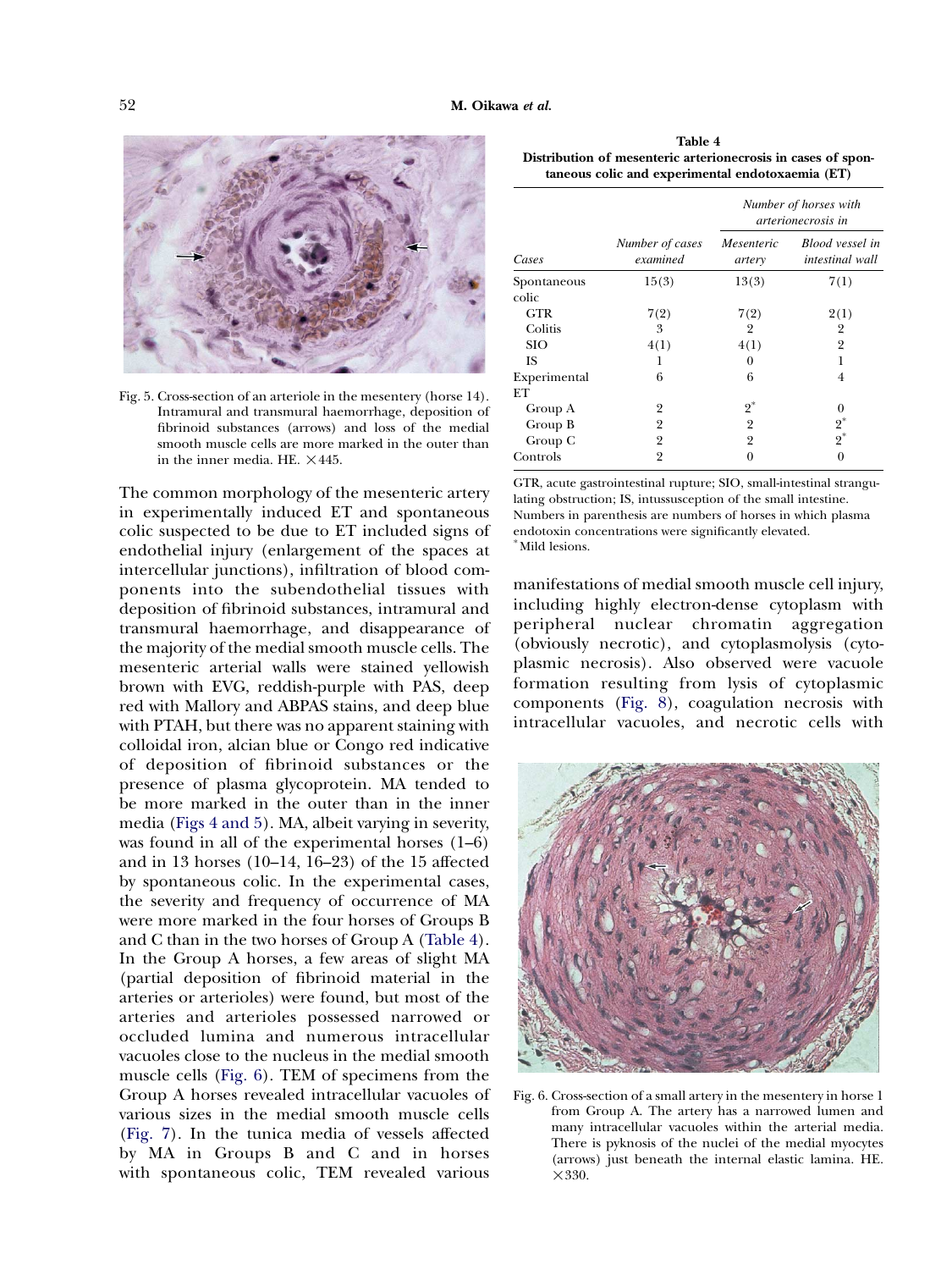<span id="page-6-0"></span>

Fig. 7. Electron micrograph of the media of the same artery as that shown in [Fig. 6.](#page-5-0) The medial smooth muscle cells have many vacuoles of various sizes in their cytoplasm. TEM. Bar, 2.4 µm.

granules and vacuoles. Histological examination of serial sections of the arterial and arteriolar segments revealed that MA was present segmentally to varying degrees in some animals. The external diameters of the affected arterial segments ranged from approximately 50 to 500  $\mu$ m, i.e. from the size of arterioles to that of small arteries. Arterionecrosis was occasionally found in the parietal vessels of the intestinal walls as well as in the mesentery in the four experimental cases of Groups B and C, and in two GTR (14 and 23), two colitis (10 and 11) and two SIO (21 and 22) cases [\(Table 4](#page-5-0)). All three cases of spontaneous colic that were endotoxin-positive (14, 18, 21) also had marked MA ([Table 4](#page-5-0)).

# Discussion

The clinical manifestations of systemic inflammatory response syndrome (SIRS; hypercytokinaemia), as described by [Bone \(1996\),](#page-7-0) include high or low rectal temperature, increased cardiac and respiratory rate, and leucocytosis or leucopaenia. Such signs, which are elicited by LPS, indicated that SIRS may have been occurring in all the horses in the present study except the two control animals. [Oikawa](#page-8-0) et al. (2004) reported that the normal reference value for peripheral plasma endotoxin concentration, obtained from 20 healthy horses, was  $6.4 \pm 3.4$  pg/ml. The three animals (14, 18, 21) with spontaneous colic tested in the present study



Fig. 8. Electron micrograph of a small artery in the mesentery (horse 14). Irregularly distorted and extended cytoplasm of medial smooth muscle cells (SM) with highly electron-dense cytoplasm and peripheral nuclear chromatin aggregation (arrow) and cytoplasmolysis (arrowheads). Endothelial cells (E) are swollen. The lumen is indicated with an asterisk. TEM. Bar, 11.8 mm.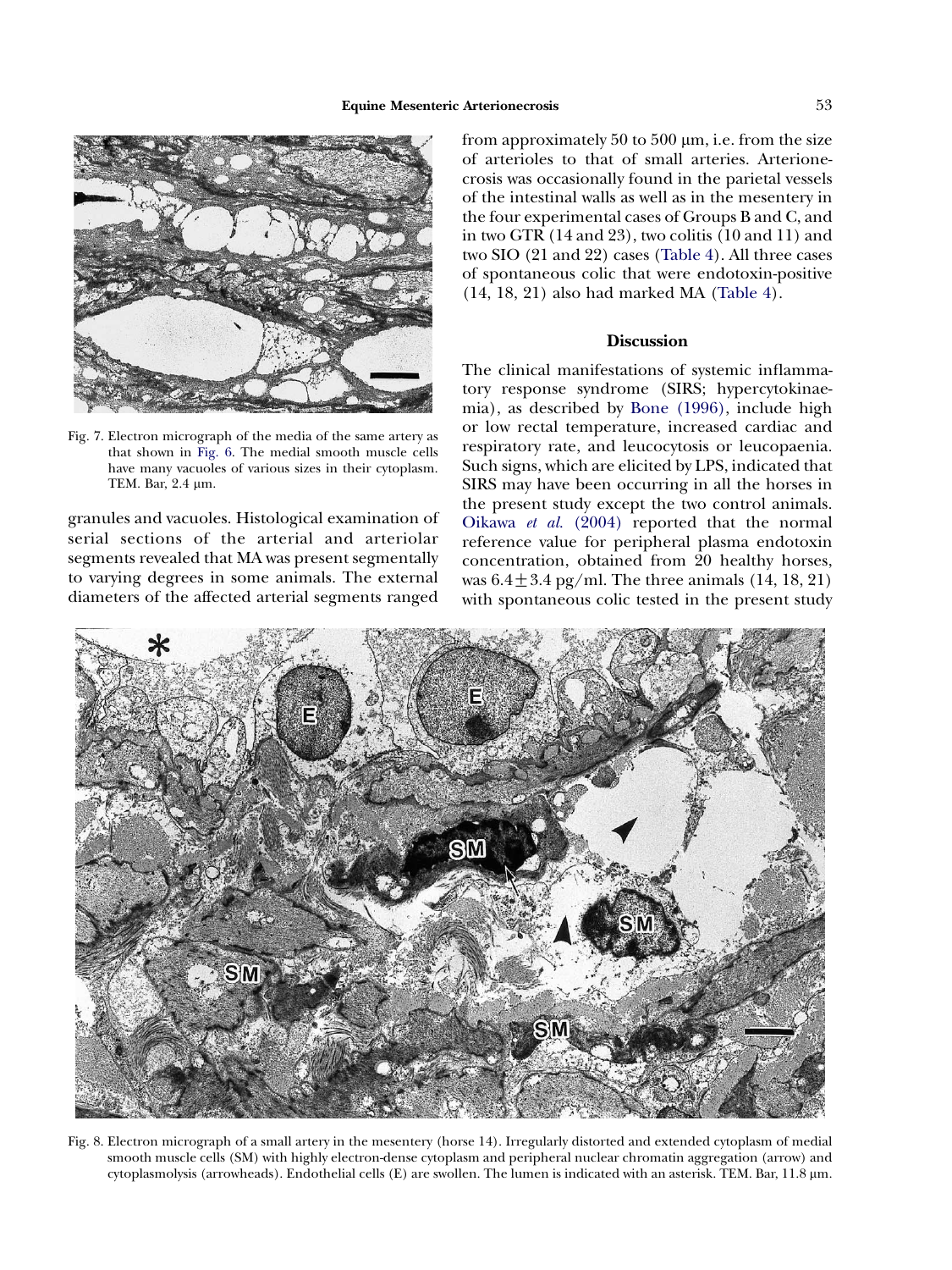<span id="page-7-0"></span>were, therefore, clearly endotoxin-positive [\(Table 2](#page-2-0)). However, horses 14 and 18 represented two of the seven cases of GTR in the study, and in such cases it is possible that endotoxin leaks from the gut to the peritoneal cavity, subsequently entering the systemic circulation. The microbiological findings suggested that four animals (10, 11, 21, 23) were cases of ET.

The morphological and histochemical findings were identical with those seen in three cases of ET, two experimental and one natural, with MA [\(Oikawa and Shiga, 2002; Oikawa](#page-8-0) et al., 2004). The histopathological similarity of the MA in horses with experimental ET and spontaneous colic in this study suggests that the pathogenesis of MA was fundamentally the same in each case. The fact that MA was present in the majority of cases of spontaneous colic suspected to be due to ET suggests that MA is a pathognomonic feature of equine ET. The microscopical appearance of the arterial lesions suggested that the medial smooth muscle cells were the major target of injury. [Joris](#page-8-0) [and Majno \(1977, 1981b\)](#page-8-0) suggested that the occurrence of many vacuoles in the cytoplasm of medial smooth muscle cells of small arteries was the result of sustained arterial spasm or vasoconstriction, due to herniation of one smooth muscle cell into another (cell-to-cell herniation). Furthermore, the cytoplasmic necrosis (cytoplasmolysis) and coagulation necrosis of the medial smooth muscle cells observed in the present study have been noted frequently in experimental angiospasm in monkeys (Alksne and Greenhoot, 1974; Fein et al., 1974), dogs (Tanabe et al.[, 1978; Ohkuma and Suzuki,](#page-8-0) [1999](#page-8-0)) and rats (Kobori et al.[, 1979; Joris and Majno,](#page-8-0) [1981](#page-8-0)a,b; Wisniewski et al., 1995; Ono et al.[, 1997\)](#page-8-0), and in spontaneous arterial spasm and contraction in man [\(Takebayashi, 1985; Masawa](#page-8-0) et al., 1993; [Zubkov](#page-8-0) *et al.*, 2000). Our finding that MA was more severe in the outer than in the inner media might be explained by the Frank–Laplace formula  $(T=PR/H,$  where T is wall tensile stress, P is pressure,  $R$  is radius, and  $H$  is wall thickness), i.e. more mechanical stress may be exerted in the outer than in the inner media due to the difference in their radii. In addition, because there are few vasa vasorum at the adventitia of the small arteries and arterioles, the nutritional state of the outer media may be poor as compared with that of the inner media. In vasospasm, the arteries initially develop many vacuoles in the medial smooth muscle, and the myocytes then become necrotic [\(Kobori](#page-8-0) et al., [1979; Masawa](#page-8-0) et al., 1993). There is still a possibility that infiltration of blood components into the arterial wall might induce necrosis and disappearance of medial smooth muscle cells through enzymes that play a role in cytolysis or histolysis, such as elastase and collagenase, which are present in circulating blood and are released from macrophages or neutrophils ([Ooneda](#page-8-0) et al., [1973; Oikawa](#page-8-0) et al., 2004). However, we take the view that the pathomorphogenesis of MA observed in both our experimental and spontaneous cases was based not only on endothelial injury, possibly from hypercytokinaemia elicited by LPS [\(Oikawa](#page-8-0) et al.[, 2004](#page-8-0)), but also on the effects of prolonged mesenteric arterial contraction or vasospasm, leading to intimal ([Joris and Majno, 1981a; Ono](#page-8-0) et al.[, 1997](#page-8-0)) and medial ([Joris and Majno, 1981b;](#page-8-0) [Takebayashi, 1985; Masawa](#page-8-0) et al., 1993; [Wisniewski](#page-8-0) et al[., 1995](#page-8-0)) damage.

The degree of severity and the frequency of occurrence of MA were more marked in groups B and C than in group A. Pilot studies (unpublished) showed that MA was not present in experimental horses that died 2 h after an abrupt bolus infusion of LPS  $(20 \mu g/kg)$ . The present study suggests that the differences in the degree of severity and the frequency of occurrence of MA reflected differences in the duration and intensity of vasospasmassociated responses in the vessels (which are dependent on dose and time) rather than a direct effect of LPS.

## Acknowledgments

We thank Dr T. Ueno for his valuable help in sampling for TEM examination.

#### References

- Alksne, J. F. and Greenhoot, J. H. (1974). Experimental catecholamine-induced chronic cerebral vasospasm. Myonecrosis in vessel wall. Journal of Neurosurgery, 41, 440–445.
- Barrow, G. I. and Feltham, R. K. A. (1993). Cowan and Steel's Manual for the Medical Bacteria, (3rd Edit.), Cambridge University Press, Cambridge.
- Berg, R. D. and Garlington, A. W. (1979). Translocation of certain indigenous bacteria from the gastrointestinal tract to the mesenteric lymph nodes and other organs in a gnotobiotic mouse model. Infection and Immunity, 23, 403–411.
- Bone, R. C. (1996). The pathogenesis of sepsis. Annals of Internal Medicine, 115, 457–469.
- Fein, J. M., Flor, W. J., Cohan, S. L. and Parkhurst, J. (1974). Sequential changes of vascular ultrastructure